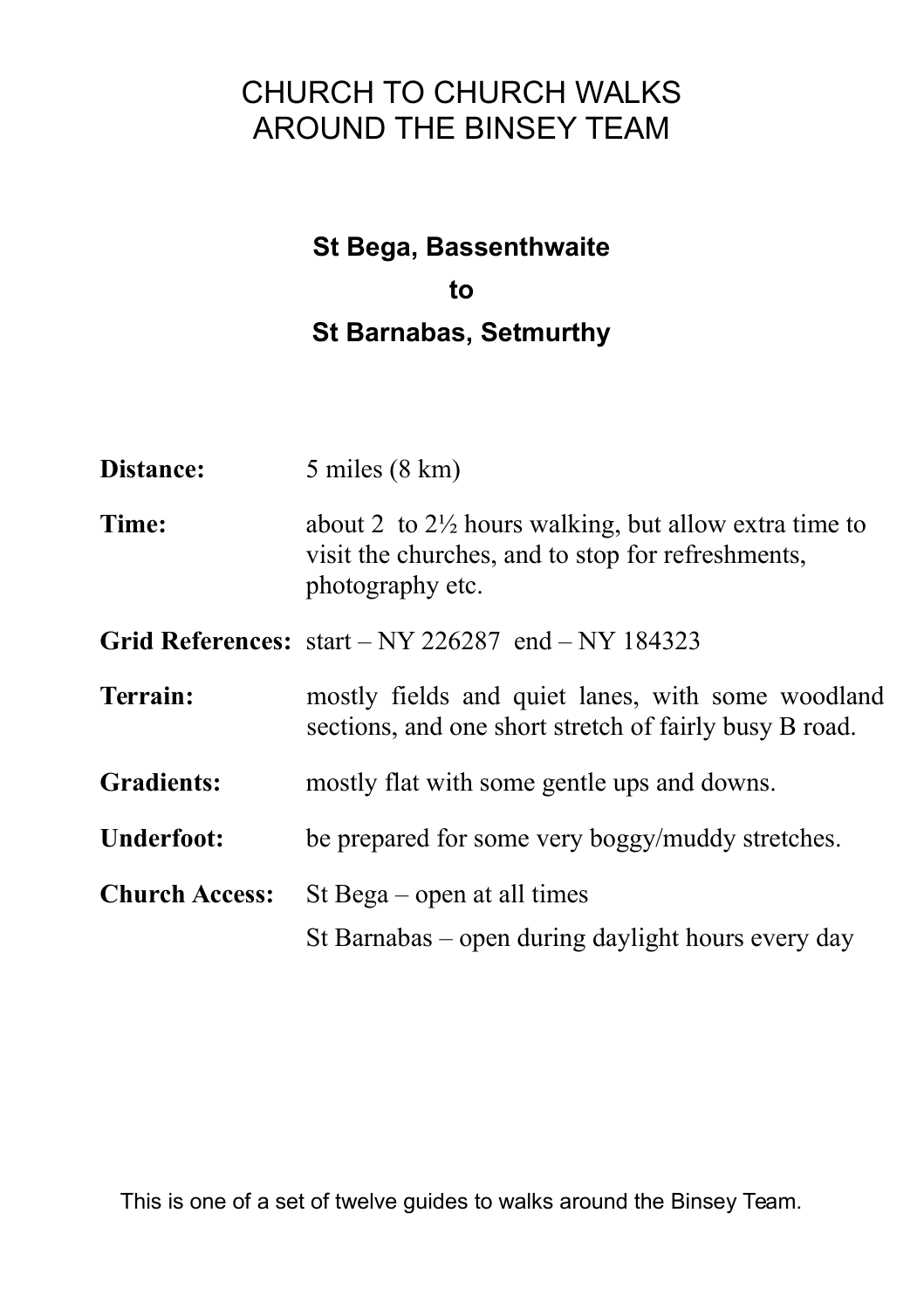*ROUTE DESCRIPTION: Italics are used for descriptions of scenery and points of interest which are not essential to route finding.*

# St Bega's Church to Scarness  $-1\frac{1}{2}$  miles

From St Bega's Church go east along the gravel path for a short distance. Where the footpath bears away to the right, turn left over the beck onto the vehicle access track. Follow this for 80 metres and then turn off over grass (no path) on your left towards a wood (north). Enter the wood over a stile and follow the clear path.

Leave the wood by a stile and go straight ahead across the field. Go through a gate into Church Plantation ("Woodland Trust, Welcome") and straight ahead through the wood. Leave the wood over a stile and keeping in the same northerly direction cross the next field to and through a gateway (no gate in May 2015). *There are views here left across Bassenthwaite Lake to Sale Fell and the Wythop Woods, and straight ahead to Binsey.* 

Carrying on in the same direction, go across a second field, which may be very chewed up by cows' hooves' Leave by a small wooden gate, crossing straight over a farm track, and through another small wooden gate into a third field. Go straight on (north) to leave the field by a gate in the far corner.

Turn left on the minor road and follow this for about three-quarters of a mile. Ignore the turning on the right to Bassenthwaite but, shortly after, arrive at a group of houses and lodges called Scarness.

# Scarness to Ouse Bridge – 2 miles

Pass between the entrance to Scarness Lodges on your left and Scarness Cottage on your right. There is a footpath sign on your left "Armathwaite Hall 1½" and a sign saying "Access to Houses Only".

At entrance to Dower House bear right on tarmac drive (there is a second "Armathwaite Hall  $1\frac{1}{2}$ " footpath sign on the left and a sign on a gate "Scarness" Farm Private Road Access to Farm Only"). Where the drive swings right up to the farmhouse, go straight ahead on grass with a corrugated iron barn on your right and follow the wall on left to reach a gate out onto rough pasture.

Bear slightly right across this pasture, passing a power line pole on your right. Then go down a slope, *with views to Binsey and Bassenthwaite village to the right*, to reach, over a small wooden bridge, a large gate in the far corner. Through this gate go straight ahead across a reedy area; the mud in this field may be hard-baked in the sun or not! At the far side bear left into the corner, *where there is a view to the lake.* Go through a kissing-gate and over a footbridge *crossing the beck which is the combination of the two Bassenthwaite village becks – Halls Beck and Chapel Beck.*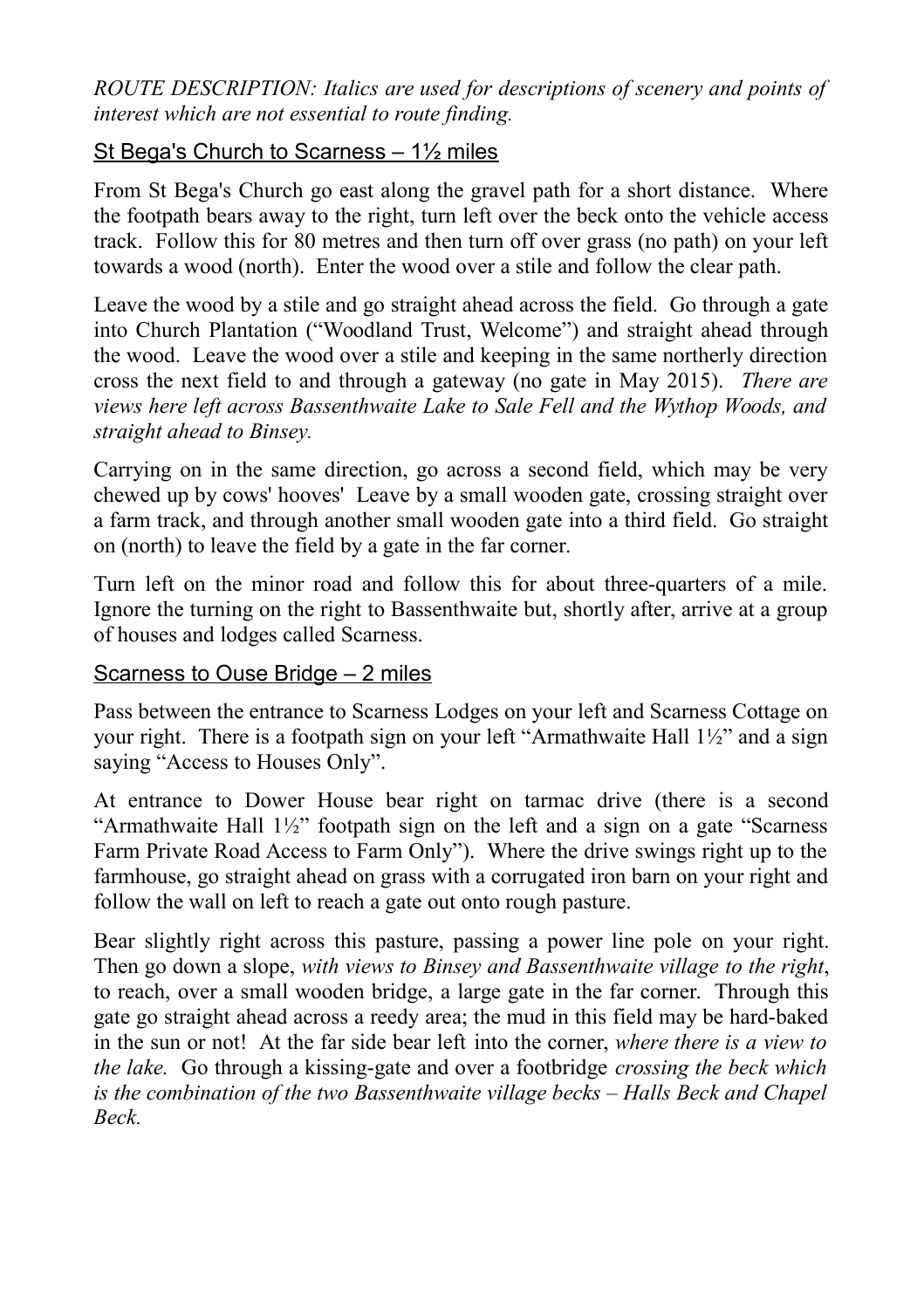Go over the stile at the end of the footbridge, turn left and follow grass/mud path which after about 70 metres swings half right, the direction indicated by a footpath sign. Carry on with confidence across this reed covered expanse towards a white topped stick which marks the crossing of a ditch.

On the other side continue in more or less the same direction, on a meandering path, bearing left after a bit, to reach the fenced crossing of another ditch. Immediately after crossing the ditch, turn left and follow the path as it curves right to a stile into wet woodland, *technically called carr*.

Keep to the recycled plastic board-walk winding through the wood, *where there is a carpet of wood anemones in Spring.* Leave by a stile into a small reedy pasture field and go ahead through this to another stile/gate.

Keeping close to the fence on your left, go through four more larger, flat, pasture fields. *On your right are beautiful open views of the valley and, if you turn round, Skiddaw and Ullock Pike will be seen rising majestically. From the third field the lake is briefly in view on your left.*

From the last field cross a stile over a metal fence into a rough grass area with an overgrown hawthorn hedge on the right. Go ahead to cross a footbridge and follow the path, which may be overgrown in high summer, through tangled brambles, shrubs and trees. Heading north and then north-west uphill, come alongside the rusty remains of an old wire fence and wet woodland on your left. Parts of this stretch can be very muddy. Go over a stile, down steps, and WITH CARE through a small gate onto the road (B5291). Turn left. *The footbridge overhead is for the use of guests staying at Armathwaite Hall Hotel.*

Walk down the road for about 300 metres; there is a verge to step onto to avoid speeding traffic. Ignore a gate on the left but at the lay-by just beyond it go down rocky, rooty 'steps' towards the lake. Turn right onto gravel path with retaining wall at first on your right. *Very soon there is a break in the trees on the left where you can admire the view along the length of Bassenthwaite Lake.* Carry on along the gravelly/pebbly path for about 400 metres. *There is much debris along here, left after the lake has been particularly high*. Then take a broad track on the right which brings you back to the road. (If you miss this path you will find your way blocked by Coal Beck where it flows into the River Derwent at the foot of Bassenthwaite Lake. Turn right and follow the beck back to the road.) Turn left on the road and WITH CARE follow it round to the left over Ouse Bridge.

#### Ouse Bridge to St Barnabas Church  $-1\frac{1}{2}$  miles

At the far side of the bridge, turn right and walk uphill and then down, again making use of the verge when necessary. *In spring try not to trample the violets and primroses. Notice the beautiful oaks and the River Derwent in the peaceful valley to your right and there may be alpacas in the field.*